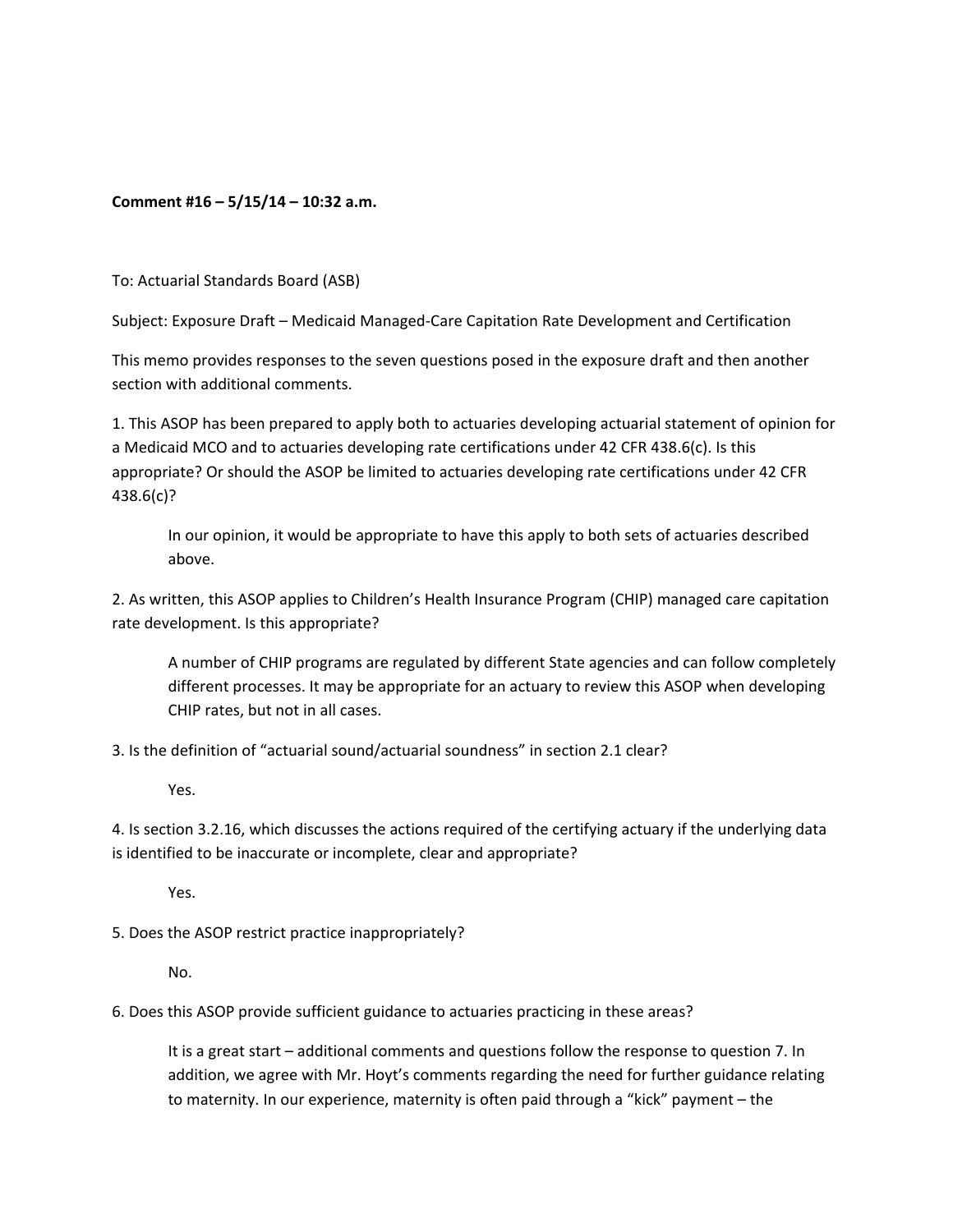definition of what costs are to be covered by that payment vary by State and may or may not be clearly defined in an MCO contract with a State. It is important for the actuary developing rates to understand that definition to ensure appropriate development, when applicable.

Finally, we want to stress the importance of a review period between the time prospective rates are developed/presented to MCO's and their effective date. This review period would allow for discussions between the MCOs, States and the States' actuaries to address any issues or concerns.

7. Does this ASOP provide sufficient guidance to actuaries in identifying and addressing potential inconsistencies in the expectations of actuaries working for Medicaid MCOs and those actuaries working for State Medicaid Agencies?

Not necessarily. It would be helpful to clarify expectations between actuaries working for Medicaid MCOs and those working for State Medicaid agencies. For example, it may be appropriate to address what the certifying actuary should do in instances where State budgetary constraints fall outside of the developed rate‐range or if those constraints result in an actuary being pressured to "sharpen their pencil" on trend or other adjustment development in order for the rate ranges to be supported by a State budget.

The following are additional comments/questions for consideration specific to various sections of the exposure draft:

1.1 These guidelines should apply to ABD/SSI as well as Medicaid. Specifically, CHIP is defined as Title XXI, but should also include a reference to Title XIX for Medicaid and include examples of populations covered under Medicaid. The CHIP reference could also be adjusted depending on where the Academy lands on the applicability of this ASOP to that program.

2.1 There is no reference to population in the actuarial soundness definition, so recommended wording addition: …"for business for which the certification is being prepared for the population and period covered by the certification…"

2.10 Suggested "add" to the end: "…or may be made directly to providers for managed‐care enrollees by the state Medicaid plan."

3.1 and 3.2 MCO specific rates – how to handle MCO‐specific rates is not clear for the states that do MCO‐specific rate development. 3.1 seems to imply certification in total, which may not be appropriate for an individual MCO; but 3.2 says a single point estimate may be used. Does that include single point estimates apply for each MCO? 3.2.11 also talks about MCO-specific admin loads, so it feels like there needs to be some clarification.

3.2.2 List of examples should include "Medicaid eligibility group" (i.e. TANF, SSI, etc).